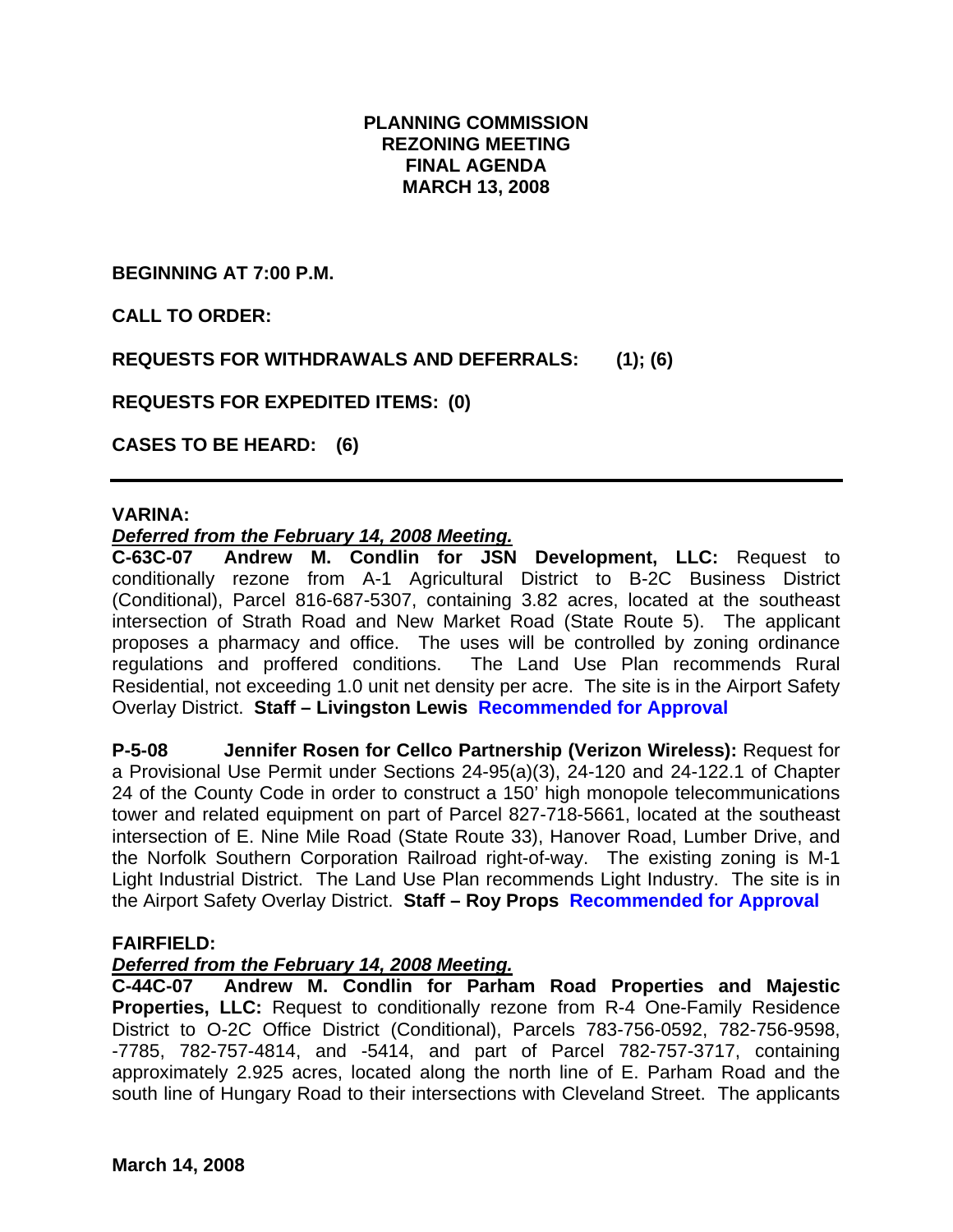propose office uses. The use will be controlled by zoning ordinance regulations and proffered conditions. The Land Use Plan recommends Office and Commercial Concentration. **Staff – Rosemary Deemer (Deferral requested to the May 15, 2008 Meeting) Deferred to the May 15, 2008 Meeting**

**C-7C-08 James W. Theobald for Partners Financial Federal Credit Union:**  Request to conditionally rezone from R-4 One-Family Residence District and O-2C Office District (Conditional) to O-2C Office District (Conditional), Parcels 783-762-7854 and -9359, containing 1.157 acres, located at the northwest intersection of Brook Road (U. S. Route 1) and New York Avenue. The applicant proposes an expansion of the existing credit union facility and administrative offices. The use will be controlled by zoning ordinance regulations and proffered conditions. The Land Use Plan recommends Office. **Staff – Ben Sehl Recommended for Approval**

## **THREE CHOPT:**

## *Deferred from the December 6, 2007 Meeting.*

**P-10-07 Gloria L. Freye for Richmond Strikers Soccer Club, Inc.:** Request for a Provisional Use Permit under Sections 24-95(a), 24-120 and 24-122.1 of Chapter 24 of the County Code in order to construct a 157' high telecommunications tower on part of Parcel 740-768-1098, located on the east line of Pouncey Tract Road approximately 900 feet south of Shady Grove Road. The existing zoning is A-1 Agricultural District. The Land Use Plan recommends Open Space/Recreation and Environmental Protection Area. **Staff – Livingston Lewis (Deferral requested to the May 15, 2008 Meeting) Deferred to the May 15, 2008 Meeting**

# *Deferred from the January 10, 2008 Meeting.*

**C-61C-07 James Theobald for Centex Homes:** Request to conditionally rezone from A-1 Agricultural District to RTHC Residential Townhouse District (Conditional) and B-2C Business District (Conditional), Parcels 738-767-5405, 738-766-9367, 739-766- 3768 and 739-766-2504, containing approximately 32.99 acres (RTHC – 23.30 ac. and B-2C 9.69 ac.), located on the west line of Pouncey Tract Road between Kain Road and Bacova Drive. The applicant proposes condominiums, retail and office uses. The maximum density allowed in the RTH District is nine (9) units per acre. The uses will be controlled by zoning ordinance regulations and proffered conditions. The Land Use Plan recommends Suburban Residential 1, 1.0 to 2.4 units net density per acre. The majority of the site is in the West Broad Street Overlay District. **Staff – Ben Sehl (Deferral requested to the May 15, 2008 Meeting) Deferred to the May 15, 2008 Meeting**

#### *Deferred from the February 14, 2008 Meeting.*

**C-3C-08 Mike Morgan for Georgi Georgiev and Aleksandar Aleksandrov:** Request to rezone from R-3 One-Family Residence District to O-2C Office District (Conditional), on Parcels 760-754-8425 and 760-754-9225, containing approximately 0.786 acres, located on the northwest line of N. Parham Road approximately 126 feet west of its intersection with Skipwith Road. The applicant proposes to convert two residential dwellings to office uses. The office uses will be controlled by zoning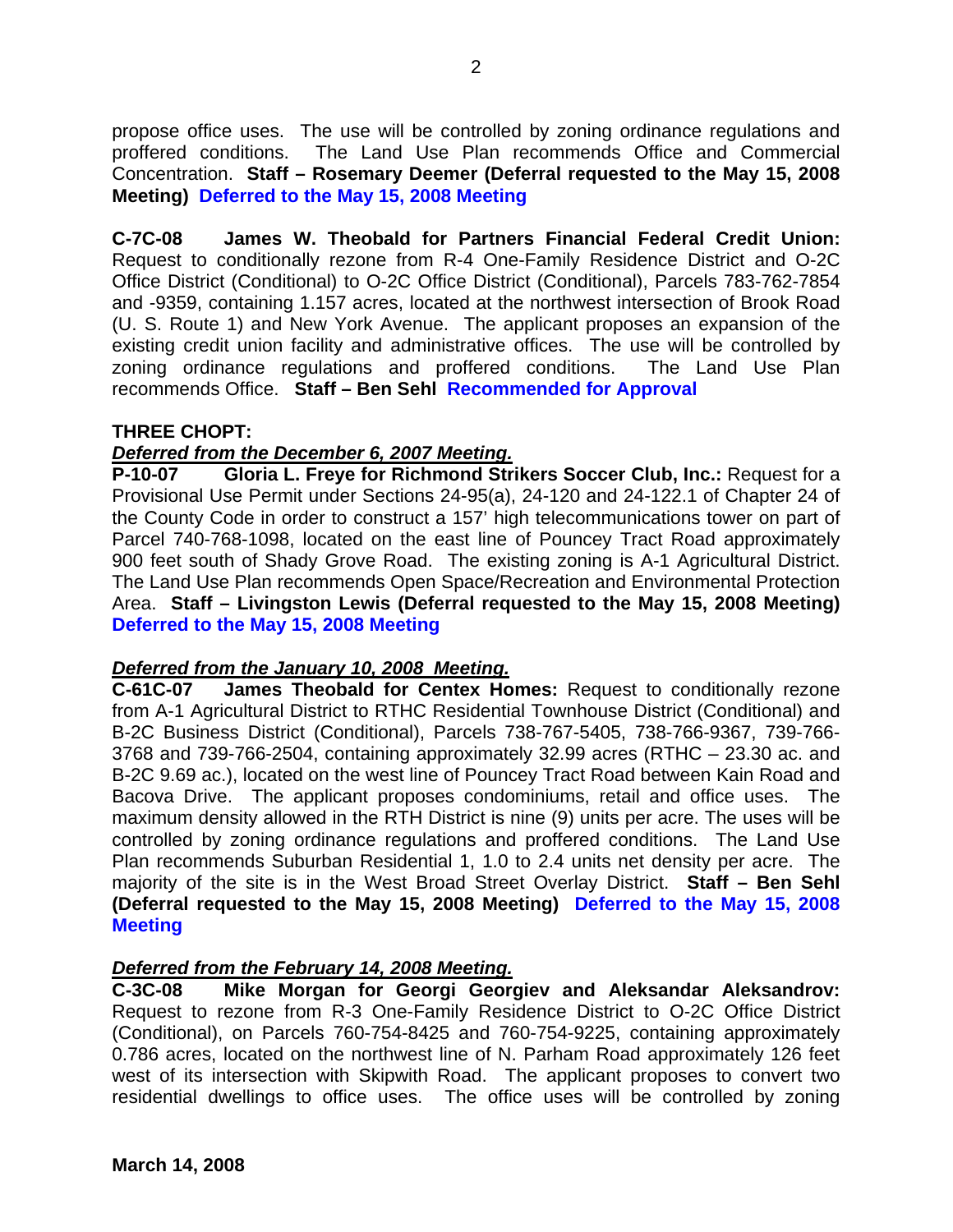ordinance regulations and proffered conditions. The Land Use Plan recommends Office. **Staff – Seth Humphreys Recommended for Approval**

# *Deferred from the February 14, 2008 Meeting.*

**C-4C-08 Gloria L. Freye for RER/New Boston West Broad Street, LLC:** Request to conditionally rezone from O-3 Office District, O-3C Office District (Conditional) and B-3C Business District (Conditional) to B-3C Business District (Conditional), part of Parcel 746-760-8608, containing approximately 6.35 acres, located in the WestMark Office Park at the southeast intersection of W. Broad Street (U. S. Route 250) and I-64. The applicant proposes hotel and restaurant uses. The uses will be controlled by zoning ordinance regulations and proffered conditions. The Land Use Plan recommends Office. **Staff – Livingston Lewis Recommended for Approval** 

## *Deferred from the February 14, 2008 Meeting.*

**P-2-08 Gloria L. Freye for RER/New Boston West Broad Street, LLC:** Request for a Provisional Use Permit under Sections 24-62.2(m), 24-120 and 24-122.1 of Chapter 24 of the County Code to permit a building height (hotel) up to 150 feet, on part of Parcel 746-760-8608, located in the WestMark Office Park at the southeast intersection of W. Broad Street (U. S. Route 250) and I-64. The existing zoning is O-3 Office District, O-3C Office District (Conditional) and B-3C Business District (Conditional) all subject to pending case C-4C-08. **Staff – Livingston Lewis Recommended for Approval**

**C-2C-08 Kim B. Kacani for HHHunt Corporation:** Request to conditionally rezone from A-1 Agricultural District to R-3C One-Family Residence District (Conditional), Parcel, 734-781-9430, containing approximately 77.55 acres, located along the north line of Pouncey Tract Road (State Route 271), at the Henrico/Goochland County line, west of Collinstone at Wyndham and Collinstone Manor at Wyndham subdivisions and north of Bradford Landing at Wyndham and Bradford at Wyndham subdivisions. The applicant proposes a single-family subdivision with a maximum of 160 homes, an equivalent density 2.06 gross units per acre. The R-3 District allows a minimum lot size of 11,000 square feet and a maximum gross density of 3.96 units per acre. The use will be controlled by zoning ordinance regulations and proffered conditions. The Land Use Plan recommends Suburban Residential 2, 2.4 to 3.4 units net density per acre, Environmental Protection Area, and Rural Residential, not to exceed 1.0 unit net density per acre. **Staff – Seth Humphreys (Deferral requested to the May 15, 2008 Meeting) Deferred to the May 15, 2008 Meeting**

**C-8C-08 Caroline L. Nadal for Pavilion Development Company:** Request to amend proffered conditions accepted with Rezoning Case C-3C-98, on part of Parcel 739-763-7259, located on the west line of Pouncey Tract Road (State Route 271) approximately 485 feet south of Interstate 64. The applicant proposes to amend Proffers 1, 3, and 11 related to conceptual plan, permitted uses, and orientation of loading doors to permit a retail tire sales and service facility. The applicant also proposes to delete Proffer 12 pertaining to restrictions regarding traffic generation. The existing zoning is M-1C Light Industrial District (Conditional). The Land Use Plan recommends Mixed